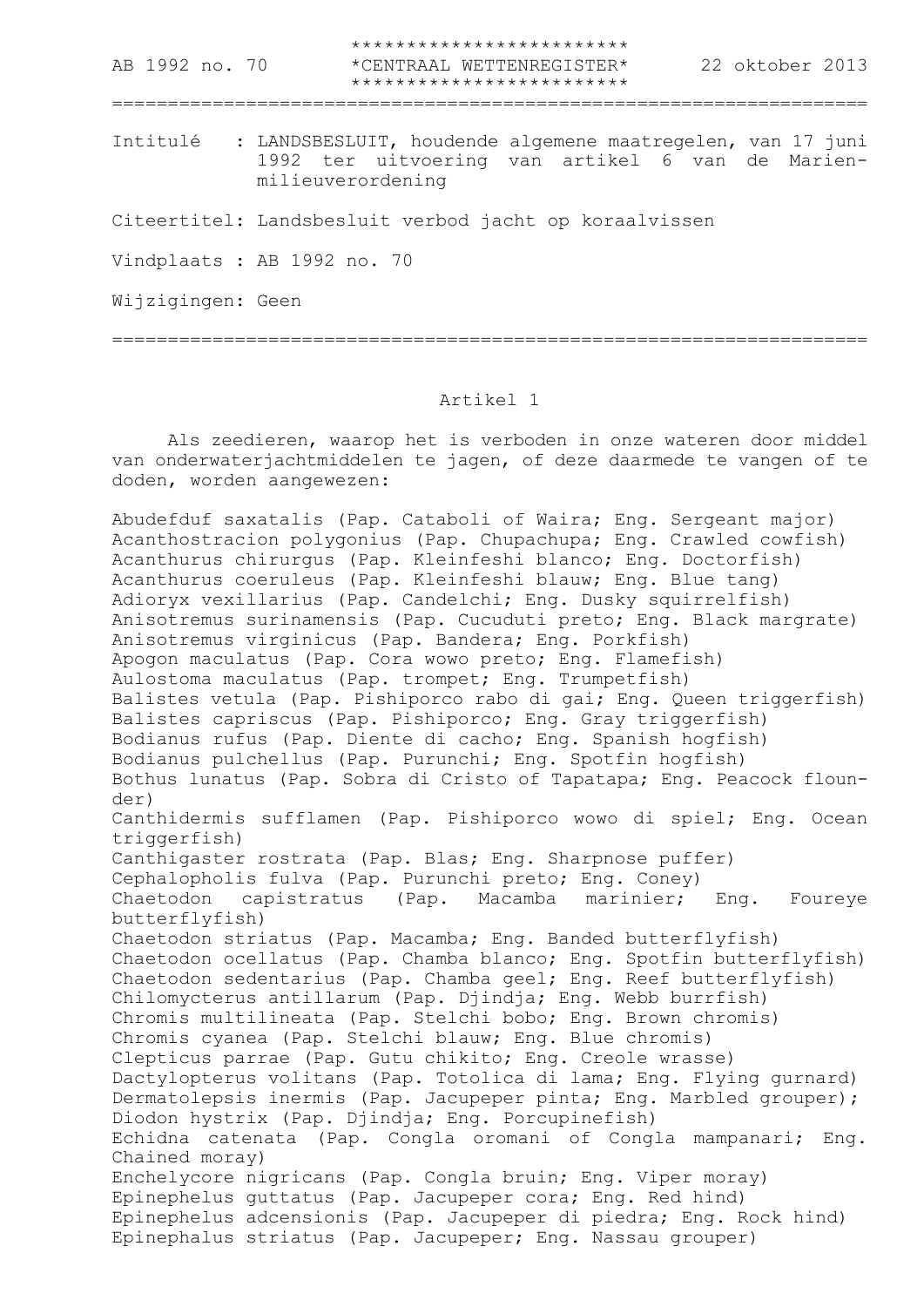\*\*\*\*\*\*\*\*\*\*\*\*\*\*\*\*\*\*\*\*\*\*\*\*\* AB 1992 no. 70 \*CENTRAAL WETTENREGISTER\* 22 oktober 2013 \*\*\*\*\*\*\*\*\*\*\*\*\*\*\*\*\*\*\*\*\*\*\*\*\*

====================================================================

Equetus acuminatus (Pap. Rey di lama; Eng. Chubbyu) Equetus lanceolatus (Pap. Rey di lama; Eng. Jackknife fish) Equetus punctatus (Pap. Rey di lama; Eng. Spotted drum) Eucinostomus argenteus (Pap. Cabricuchi; Eng. Spotfin mojarra) Eupomacentrus fuscus (Pap. Ladronchi preto; Eng. Dusky damselfish) Eupomacentrus planifrons (Pap. Ladronchi geel; Eng. Yellow damselfish) Eupomacentrus partitus (Pap. Ladronchi bicolor; Eng. Bicolor damselfish) Eupomacentrus variabilis (Pap. Ladronchi marron; Eng. Cocoa damselfish) Eupomacentrus leucostictus (Pap. Ladronchi; Eng. Beau gregory) Fistularia tabacara (Pap. Zwiep; Eng. Cornetfish) Gerres cinereus (Pap. Cabricuchi pintá; Eng. Yellowfin mojarra) Gymnothorax funebris (Pap. Congla berde; Eng. greenmoray) Gymnothorax moringa (Pap. Congla pintá; Eng. Spotted moray) Haemulon chrysargyreum (Pap. Robekki; Eng. Smallmouth grunt) Haemulon sciurus (Pap. Robekki; Eng. Bluestriped grunt) Haemulon flavolineatum (Pap. Robekki; Eng. French grunt) Halichoerus bivittatus (Pap. Peuchi pampuna; Eng. Slippery dick) Halichoerus radiatus (Pap. Peuchi grandi; Eng. Pudding wife) Halichoerus garnoti (Pap. Peuchi cabez; Eng. Yellowhead wrasse) Halichoerus maculipinna (Pap. Peuchi pintá; Eng. Clown wrasse) Halichoerus poeyi (Pap. Peuchi berde; Eng. Blackear wrasse) Hemipteronotus martinicensis (Pap. Sambechi; (Eng. Straighttail razorfish) Hemipteronotus splendens (Pap. Sambechi grandi; Eng. Green razorfish Hemirhamphus brasiliensis (Pap. Balahu; Eng. Ballyhoo) Hemirhamphus balao (Pap. Balahu; Eng. Balao) Holacanthus ciliaris (Pap. Rey di chamba; Eng. Queen angelfish) Holacanthus tricolor (Pap. Ladronchi grandi; Eng. Rock beaty) Holocentrus ascensionis (Pap. Candelchi; Eng. Longjaw squirrelfish) Hypoplectrus puella (Pap. Cacubol; Eng. Barred hamlet) Hypoplectrus unicolor (Pap. Okvis; Eng. Butter hamlet) Kyphosus sectatrix (Pap. Boca chikito; Eng. Bermuda chub) Labrisomus nuchipinnis (Pap. Brant bobo; Eng. Hairy blenny Lactophrys tiqueter (Pap. Fototo; Eng. Smooth trunkfish) Lactophrys bicaudalis (Pap. Fototo dobbelsteentje; Eng. Spotted trunkfish) Lutjanus apodus (Pap. Bers; Eng. Schoolmaster) Lutjanus mahogoni (Pap. Calala; Eng. Mahogony snapper) Melichtys niger (Pap. Doro preto; Eng. Black durgon) Microspathodon chrysurus (Pap. Rey pandu; Eng. Jewelfish) Monocanthus ciliatus (Pap. Pishiporco; Eng. Fringed filefish) Mulloidichtys martinicus (Pap. Barbishi; Eng. Yellow goatfish) Muraena miliaris (Pap. Congla rabo di oro; Eng. Goldentail moray) Mycteroperca venenosa (Pap. Patashi; Eng. Yellowfin grouper) Mycteroperca tigris (Pap. Gramel; Eng. Tiger grouper) Mycteroperca interstitialis (Pap. Japou; Eng. Yellowmouth grouper) Myrichtys oculatus (Pap. Colebra pinta; Eng. Goldspotted snake eel) Myripristis jacobus (Pap. Wowo di boyo; Eng. Blackbar soldierfish) Ocyurus chrysurus (Pap. Gilistelch'i piedra; Eng. Yellowtail snapper) Ophioblennius atlanticus (Pap. Pegapega; Eng. Redlip blenny) Paranthias furcifer (Pap. Mahawa; Eng. Creole fish) Pempheris schomburgki (Pap. Babalonchi; Eng. Copper sweeper) Petrometopon cruentatum (Pap. Purunchi; Eng. Graysby